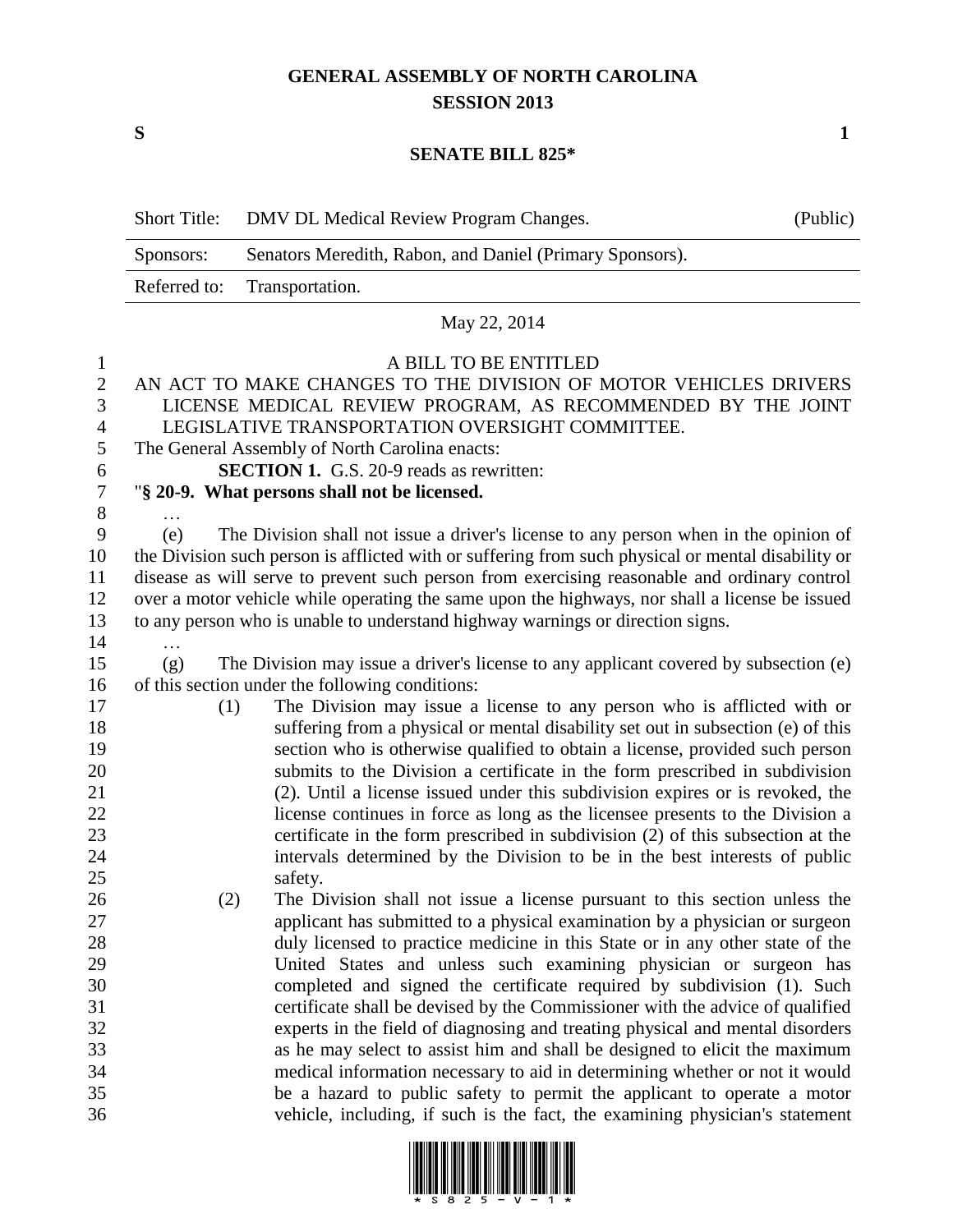|     | <b>General Assembly of North Carolina</b>                                                                                                                                                                                               | <b>Session 2013</b> |
|-----|-----------------------------------------------------------------------------------------------------------------------------------------------------------------------------------------------------------------------------------------|---------------------|
|     | that the applicant is under medication and treatment and that such person's<br>physical or mental disability is controlled. The certificate shall contain a<br>waiver of privilege and the recommendation of the examining physician to |                     |
| (3) | the Commissioner as to whether a license should be issued to the applicant.<br>The Commissioner is not bound by the recommendation of the examining                                                                                     |                     |
|     | physician but shall give fair consideration to such recommendation in                                                                                                                                                                   |                     |
|     | exercising his discretion in acting upon the application, the criterion being                                                                                                                                                           |                     |
|     | whether or not, upon all the evidence, it appears that it is safe to permit the                                                                                                                                                         |                     |
|     | applicant to operate a motor vehicle. The burden of proof of such fact is                                                                                                                                                               |                     |
|     | upon the applicant. In deciding whether to issue or deny a license, the                                                                                                                                                                 |                     |
|     | Commissioner may be guided by opinion of experts in the field of                                                                                                                                                                        |                     |
|     | diagnosing and treating the specific physical or mental disorder suffered by                                                                                                                                                            |                     |
|     | an applicant and such experts may be compensated for their services on an                                                                                                                                                               |                     |
|     | equitable basis. The Commissioner may also take into consideration any                                                                                                                                                                  |                     |
|     | other factors which bear on the issue of public safety.<br>Whenever a license is denied denied, cancelled, or restricted by the                                                                                                         |                     |
| (4) | Commissioner, Commissioner based upon information received and                                                                                                                                                                          |                     |
|     | reviewed in accordance with subdivisions (2) and (3) of this subsection, such                                                                                                                                                           |                     |
|     | denial the adverse action may be reviewed by a reviewing board upon                                                                                                                                                                     |                     |
|     | written request of the applicant filed with the Division within 10 days after                                                                                                                                                           |                     |
|     | receipt of such denial. notice of the adverse action. The reviewing board                                                                                                                                                               |                     |
|     | shall consist of the Commissioner or his authorized representative and four                                                                                                                                                             |                     |
|     | persons designated by the chairman of the Commission for Public Health.                                                                                                                                                                 |                     |
|     | two medical professionals, duly licensed to practice medicine in the State,                                                                                                                                                             |                     |
|     | selected by the Commissioner. The medical professionals selected by the                                                                                                                                                                 |                     |
|     | Commissioner may be compensated for their services on an equitable basis,                                                                                                                                                               |                     |
|     | including reimbursement for ordinary and necessary travel expenses. The<br>persons designated by the chairman of the Commission for Public Health                                                                                       |                     |
|     | shall be either members of the Commission for Public Health or physicians                                                                                                                                                               |                     |
|     | duly licensed to practice medicine in this State. The members so designated                                                                                                                                                             |                     |
|     | by the chairman of the Commission for Public Health shall receive the same                                                                                                                                                              |                     |
|     | per diem and expenses as provided by law for members of the Commission                                                                                                                                                                  |                     |
|     | for Public Health, which per diem and expenses shall be charged to the same                                                                                                                                                             |                     |
|     | appropriation as per diems and expenses for members of the Commission for                                                                                                                                                               |                     |
|     | Public Health. The Commissioner or his authorized representative, plus any                                                                                                                                                              |                     |
|     | two of the members designated by the chairman of the Commission for                                                                                                                                                                     |                     |
|     | Public Health, one of the medical professionals selected by the                                                                                                                                                                         |                     |
|     | Commissioner, constitute a quorum. The procedure for hearings authorized<br>by this section shall be as follows:                                                                                                                        |                     |
|     | Applicants shall be afforded an opportunity for hearing, after<br>a.                                                                                                                                                                    |                     |
|     | reasonable notice of not less than 10 days, before the review board                                                                                                                                                                     |                     |
|     | established by subdivision (4). The notice shall be in writing and                                                                                                                                                                      |                     |
|     | shall be delivered to the applicant in person or sent by certified mail,                                                                                                                                                                |                     |
|     | with return receipt requested. The notice shall state the time, place,                                                                                                                                                                  |                     |
|     | and subject of the hearing. A request for a hearing shall not stay any                                                                                                                                                                  |                     |
|     | adverse action affecting the applicant following the review specified                                                                                                                                                                   |                     |
|     | in subdivisions $(2)$ and $(3)$ of the subsection that the Division took in                                                                                                                                                             |                     |
|     | accordance with this subsection.                                                                                                                                                                                                        |                     |
|     | $\mathbf b$ .<br>The review board may compel the attendance of witnesses and the                                                                                                                                                        |                     |
|     | production of such books, records and papers as it desires at a                                                                                                                                                                         |                     |
|     | hearing authorized by the section. Upon request of an applicant, a                                                                                                                                                                      |                     |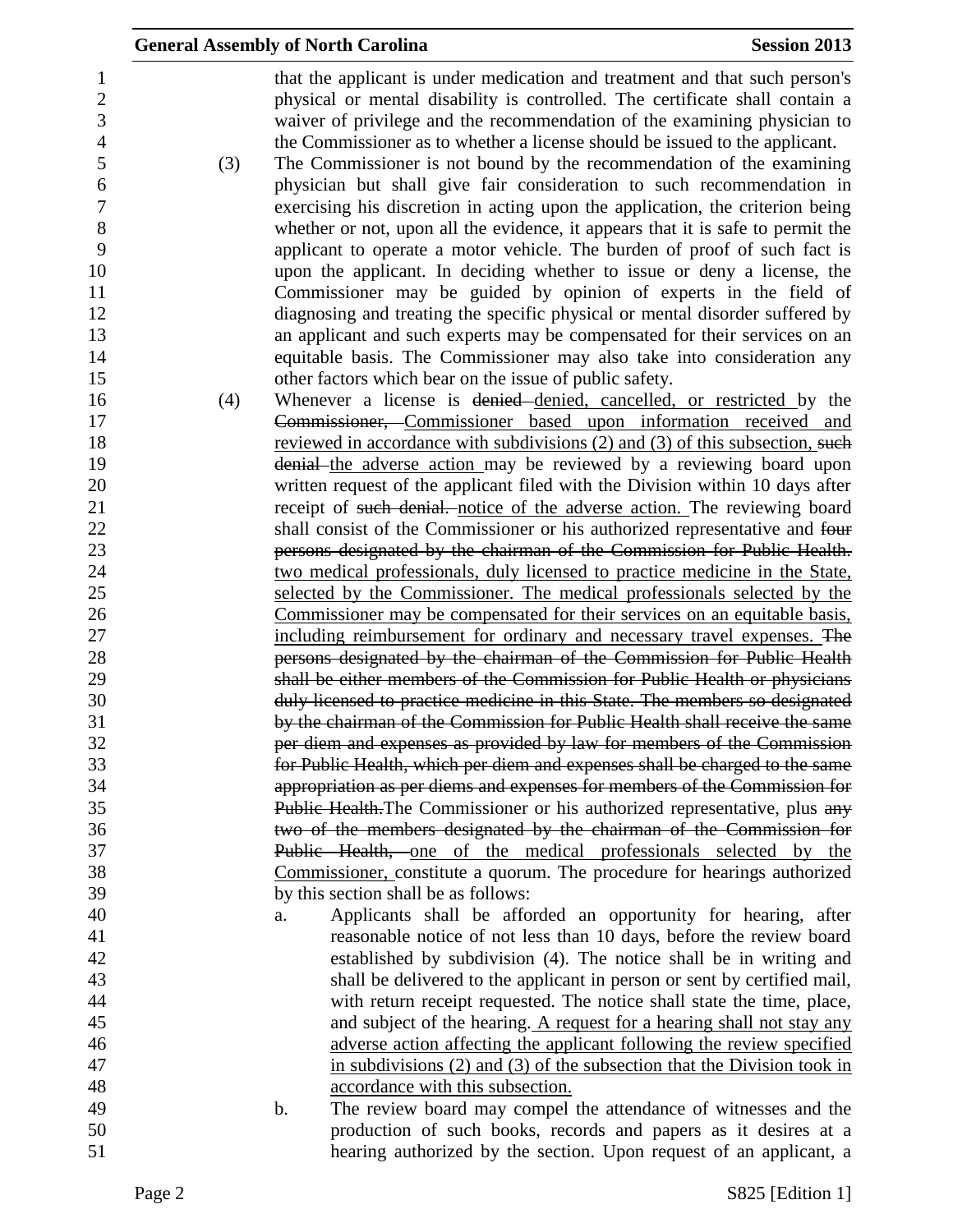| 1                |                | subpoena to compel the attendance of any witness or a subpoena           |
|------------------|----------------|--------------------------------------------------------------------------|
| $\overline{c}$   |                | duces tecum to compel the production of any books, records, or           |
| 3                |                | papers shall be issued by the board. Subpoenas shall be directed to      |
| $\overline{4}$   |                | the sheriff of the county where the witness resides or is found and      |
| 5                |                | shall be served and returned in the same manner as a subpoena in a       |
| $\boldsymbol{6}$ |                | criminal case. Fees of the sheriff and witnesses shall be the same as    |
| $\boldsymbol{7}$ |                | that allowed in the district court in cases before that court and shall  |
| 8                |                | be paid in the same manner as other expenses of the Division of          |
| 9                |                | Motor Vehicles are paid. In any case of disobedience or neglect of       |
| 10               |                | any subpoena served on any person, or the refusal of any witness to      |
| 11               |                | testify to any matters regarding which he may be lawfully                |
| 12               |                | interrogated, the district court or superior court where such            |
| 13               |                | disobedience, neglect or refusal occurs, or any judge thereof, on        |
| 14               |                |                                                                          |
|                  |                | application by the board, shall compel obedience or punish as for        |
| 15               |                | contempt.                                                                |
| 16               | $\mathbf{c}$ . | A hearing may be continued upon motion of the applicant for good         |
| 17               |                | cause shown with approval of the board or upon order of the board.       |
| 18               | d.             | The board shall pass upon the admissibility of evidence at a hearing     |
| 19               |                | but the applicant affected may at the time object to the board's ruling, |
| 20               |                | and, if evidence offered by an applicant is rejected the party may       |
| 21               |                | proffer the evidence, and such proffer shall be made a part of the       |
| 22               |                | record. The board shall not be bound by common law or statutory          |
| 23               |                | rules of evidence which prevail in courts of law or equity and may       |
| 24               |                | admit and give probative value to evidence which possesses               |
| 25               |                | probative value commonly accepted by reasonably prudent men in           |
| 26               |                | the conduct of their affairs. They may exclude incompetent,              |
| 27               |                | immaterial, irrelevant and unduly repetitious evidence. Uncontested      |
| 28               |                | facts may be stipulated by agreement between an applicant and the        |
| 29               |                | board and evidence relating thereto may be excluded. All evidence,       |
| 30               |                | including records and documents in the possession of the Division of     |
| 31               |                | Motor Vehicles or the board, of which the board desires to avail itself  |
| 32               |                | shall be made a part of the record. Documentary evidence may be          |
| 33               |                | received in the form of copies or excerpts, or by incorporation by       |
| 34               |                | reference. The board shall prepare an official record, which shall       |
| 35               |                | include testimony and exhibits. A record of the testimony and other      |
| 36               |                | evidence submitted shall be taken, but it shall not be necessary to      |
| 37               |                | transcribe shorthand notes or electronic recordings unless requested     |
| 38               |                | for purposes of court review.                                            |
| 39               | e.             | Every decision and order adverse to an applicant shall be in writing     |
| 40               |                | or stated in the record and shall be accompanied by findings of fact     |
| 41               |                | and conclusions of law. The findings of fact shall consist of a concise  |
| 42               |                | statement of the board's conclusions on each contested issue of fact.    |
| 43               |                | Counsel for applicant, or applicant, if he has no counsel, shall be      |
| 44               |                | notified of the board's decision in person or by registered-certified    |
| 45               |                | mail with return receipt requested. In all other cases, a copy A copy    |
| 46               |                | of the board's decision with accompanying findings and conclusions       |
| 47               |                |                                                                          |
| 48               |                | shall be delivered or mailed upon request to applicant's attorney of     |
| 49               | f.             | record or to applicant, if he has no attorney.                           |
| 50               |                | Actions of the reviewing board are subject to judicial review as         |
|                  |                | provided under Chapter 150B of the General Statutes.                     |
| 51               | g.             | Repealed by Session Laws 1977, c. 840.                                   |